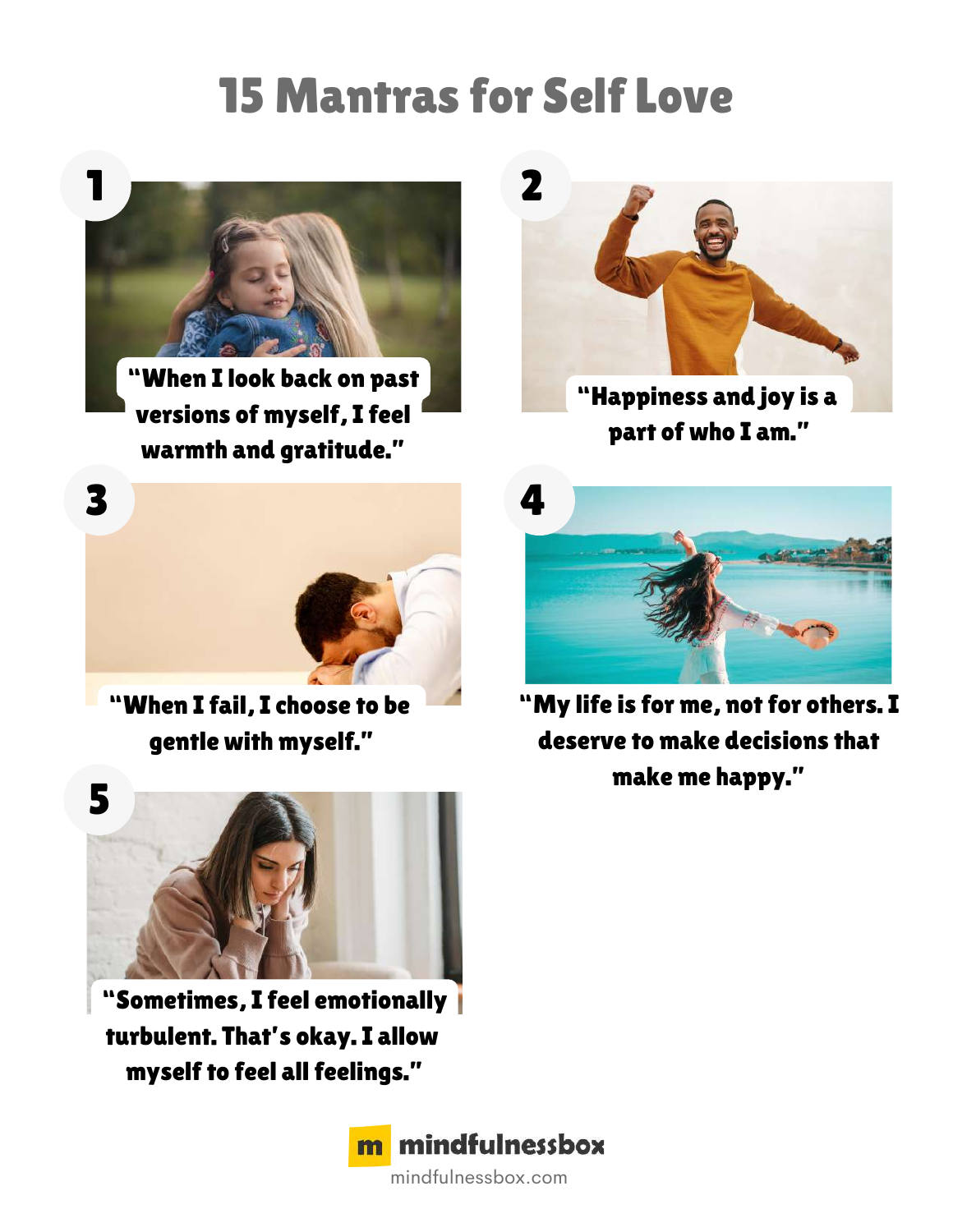## 15 Mantras for Self Love



"In every way, I am already enough."



"I'm allowed to say "No" to protect my energy and time."



"My vision for my future is powerful. I deserve to expect the life of my dreams."



"I notice what feels like an obligation in my life, and release myself."



mindfulnessbox.com



"I choose to associate with people who make me feel better, and allow those who don't to drift away from my circle."